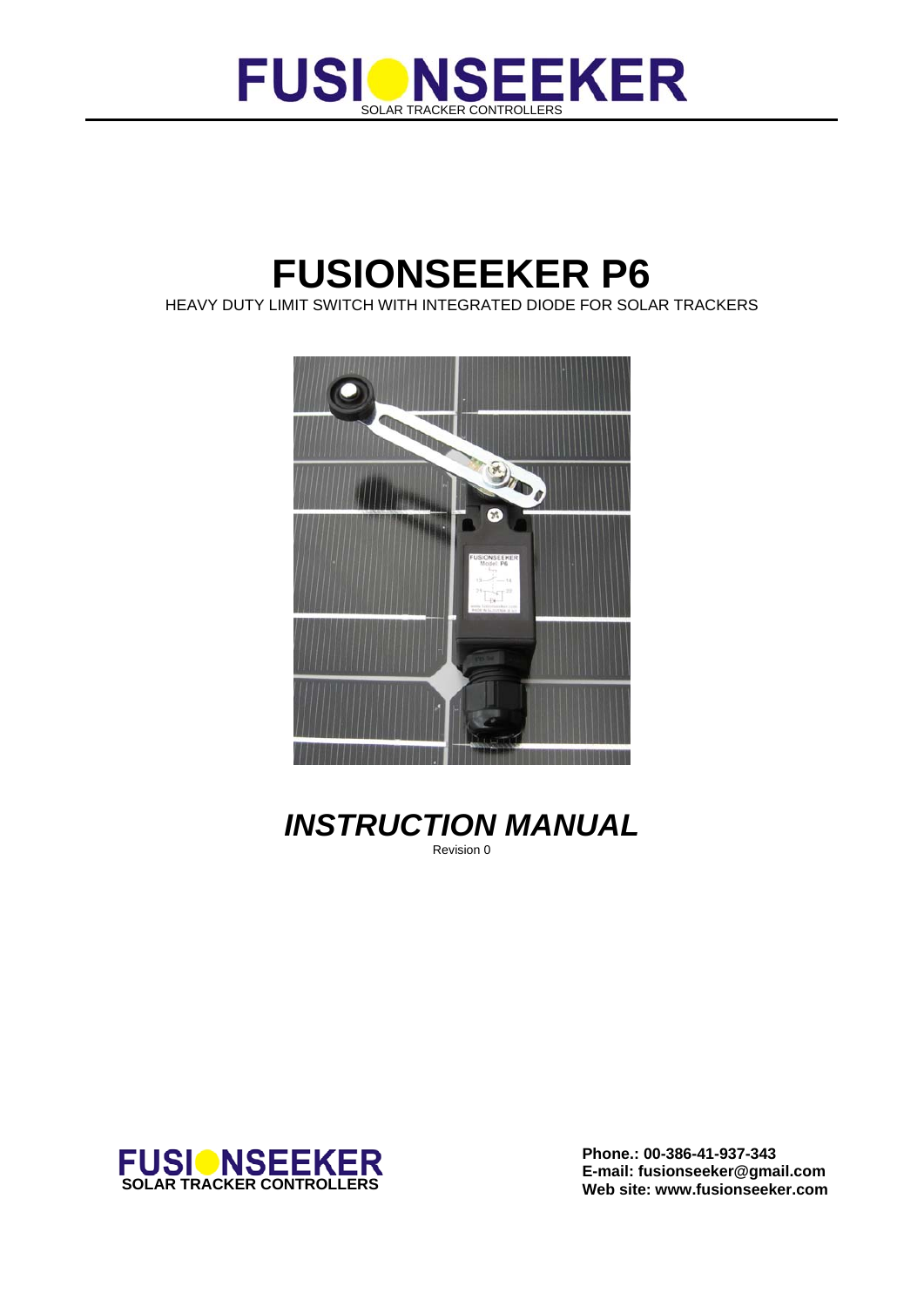## **TABLE OF CONTENTS**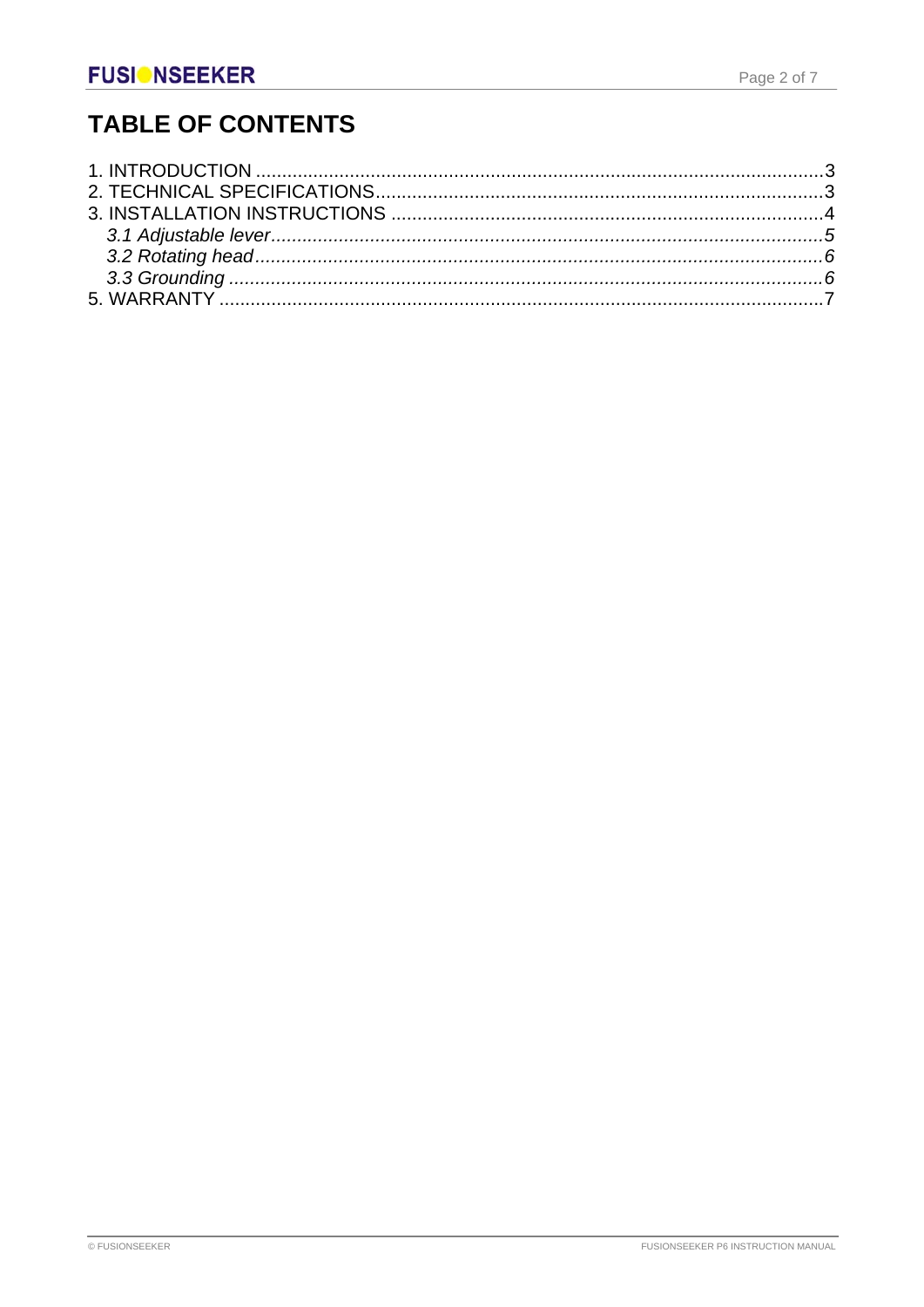## **1. INTRODUCTION**

 FUSIONSEEKER P6 is a universal heavy duty limit switch with integrated diode designed for protecting all types of single and dual axis solar trackers that use DC motors for moving.

 All solar trackers are basically designed in the way they can rotate for a certain angle only because the sun moves in the way there is absolutely no need for trackers to rotate for more than 300 degrees by azimuth and 90 degrees by elevation. This is general rule for all solar trackers (regular PV solar panel trackers, solar water heating collectors, all types of concentrators,…). The purpose of a limit switch is to stop the solar tracker's motor (or any other drive system) slightly before tracker's mechanical limits are reached. This shall be done for both directions what means 2 limit switches are needed per tracking axis. In other words single axis solar tracker needs 2 limit switches and dual axis solar tracker needs 4 limit switches.

| <b>*FUSIONSEEKER P6 *</b>                                |                                                                                                                                                                                                                                                                                                                       |  |
|----------------------------------------------------------|-----------------------------------------------------------------------------------------------------------------------------------------------------------------------------------------------------------------------------------------------------------------------------------------------------------------------|--|
| <b>Basic description:</b>                                | Heavy duty limit switch with integrated diode                                                                                                                                                                                                                                                                         |  |
| <b>Contacts description:</b>                             | 1 normally closed (N/C) contact with parallel diode<br>1 normally open (N/O) contact                                                                                                                                                                                                                                  |  |
| <b>Electrical data:</b>                                  | Normally closed contact with parallel diode rating:<br>$Imax = 6A$ at up to 100Vdc (it applies to contact and diode)<br>Normally open contact rating:<br>$Imax = 6A$ at 100Vdc<br>$Imax = 0.4A$ at 250Vdc<br>$Imax = 6A$ at 250Vac (50Hz60Hz)<br>$Imax = 4A$ at 400Vac (50Hz60Hz)<br>$Imax = 1A$ at 500Vac (50Hz60Hz) |  |
| <b>Mechanical endurance:</b>                             | 20 million open-close operations                                                                                                                                                                                                                                                                                      |  |
| <b>Housing:</b>                                          | Material: glass-reinforced polymer, UV resistant, self-<br>extinguishing, shock-proof thermoplastic resin<br><b>Color: black</b><br>IP class: IP 67 according to EN 60529                                                                                                                                             |  |
| Cable gland:                                             | Accepts any cable with outside diameter between 6mm<br>and 12mm, UV resistant                                                                                                                                                                                                                                         |  |
| <b>Mounting position:</b>                                | <b>ANY</b>                                                                                                                                                                                                                                                                                                            |  |
| <b>PLC compatibility</b>                                 | <b>YES</b>                                                                                                                                                                                                                                                                                                            |  |
| <b>Operating temperature</b><br>range:                   | from -25 $^{\circ}$ C to +80 $^{\circ}$ C                                                                                                                                                                                                                                                                             |  |
| <b>Dimensions (switch</b><br>together with cable gland): | width: 30mm, height: 30mm, length: 111mm                                                                                                                                                                                                                                                                              |  |
| <b>Dimensions (adjustable</b><br>lever with wheel)       | Length: 100mm, wheel: \$20mm                                                                                                                                                                                                                                                                                          |  |
| Weight:                                                  | 108g                                                                                                                                                                                                                                                                                                                  |  |
| <b>Maintenance:</b>                                      | It's maintenance free                                                                                                                                                                                                                                                                                                 |  |
| <b>Expected life time:</b>                               | $20$ years $+$                                                                                                                                                                                                                                                                                                        |  |

## **2. TECHNICAL SPECIFICATIONS**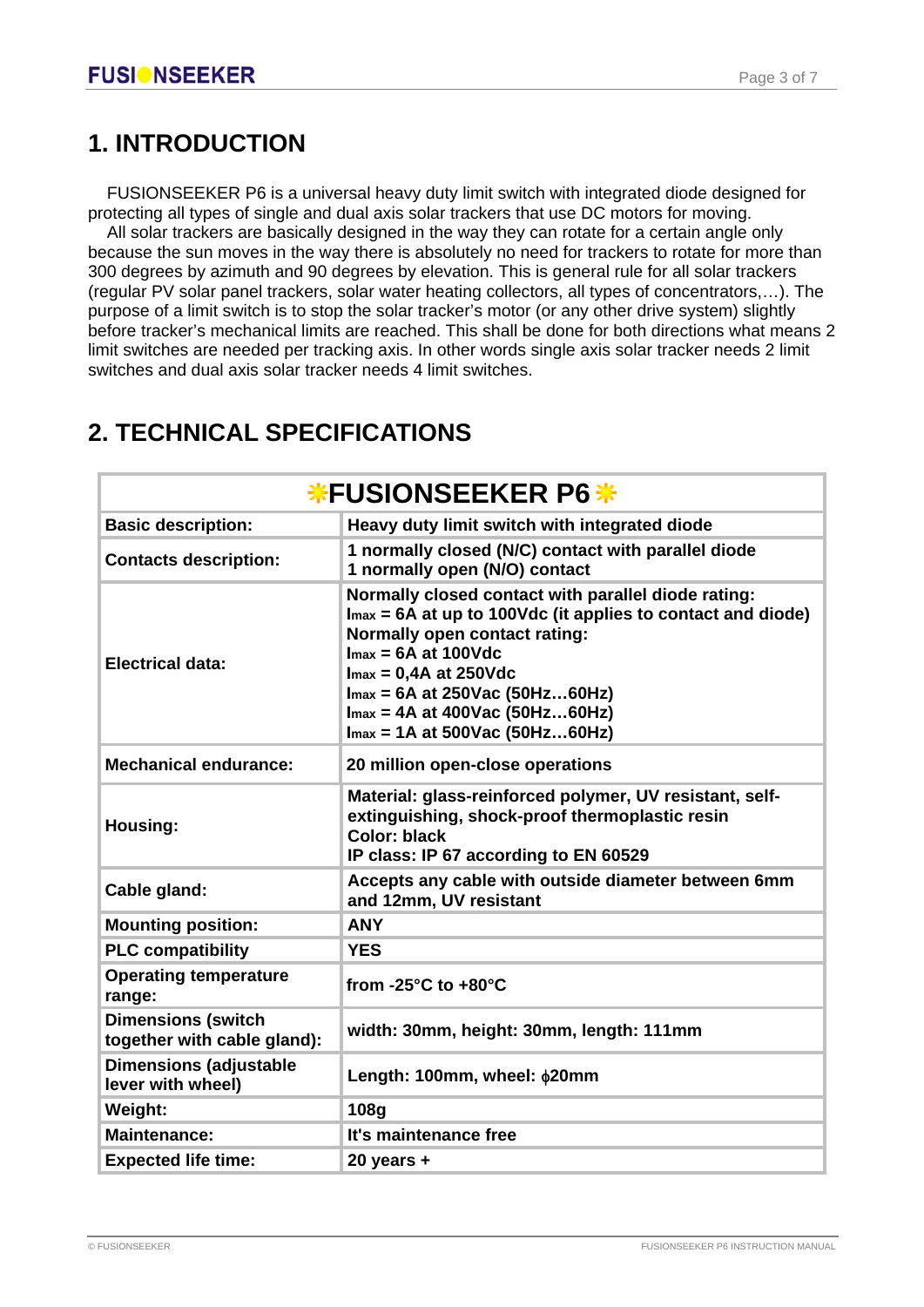## **3. INSTALLATION INSTRUCTIONS**

### **WARNING!** Please read those instructions completely - before starting with installation!

**WARNING!** Installation can be performed by qualified Electrician only!

FUSIONSEEKER P6 limit switch consists of main body that encloses contacts, terminals and diode, adjustable lever with wheel and cable gland (see **Figure 1**).



**Figure 1: Components of the FUSIONSEEKER P6 limit switch**

Contacts switch over when the lever is revolved **for 30 degrees or more (mechanical revolving limit is at +/- 75 degrees angle measured from center position) in one or the other direction**. When the lever is revolved back (by its return to center spring) towards center position contacts switch over to normal state **at 15 degrees angle from center position**. There are two contacts inside the first is normally closed with parallel diode and the other one is normally open. For the basic mechanical protection of the solar tracker the first normally closed contact with parallel diode has to be used (**terminals 21 and 22**). The second contact is spare and can be used for other purposes (indication, PLC input, etc.).

**Figure 2** (see next page) is showing a basic but complete FUSIONSEEKER P6 limit switch installation example with detailed wiring. The example is representing a single-axis tracker system that consists of a solar receiver (can be any type), a DC motor gear drive, our single-axis FUSIONSEEKER solar tracker controller that controls the DC motor and two FUSIONSEEKER P6 limit switches. In case of dual-axis solar trackers principle is the same.

During installation of the FUSIONSEEKER P6 limit switches S1 and S2 you have to be careful to set them in the way they will turn off the DC motor slightly before mechanical rotational limits of the tracker are reached. **If you don't have luck limit switches, although properly activated, won't turn off the motor. In this case immediately disconnect supply voltage, swap leads that are connected to limit switch S1 terminals 21 and 22 and/or swap leads that are connected to limit switch S2 terminals 21 and 22, connect supply voltage back and limit switches will work properly. We would tell you how to properly connect everything in the first ''attempt'' but it's impossible due to a very large number of different actuators/gear drives on the market.**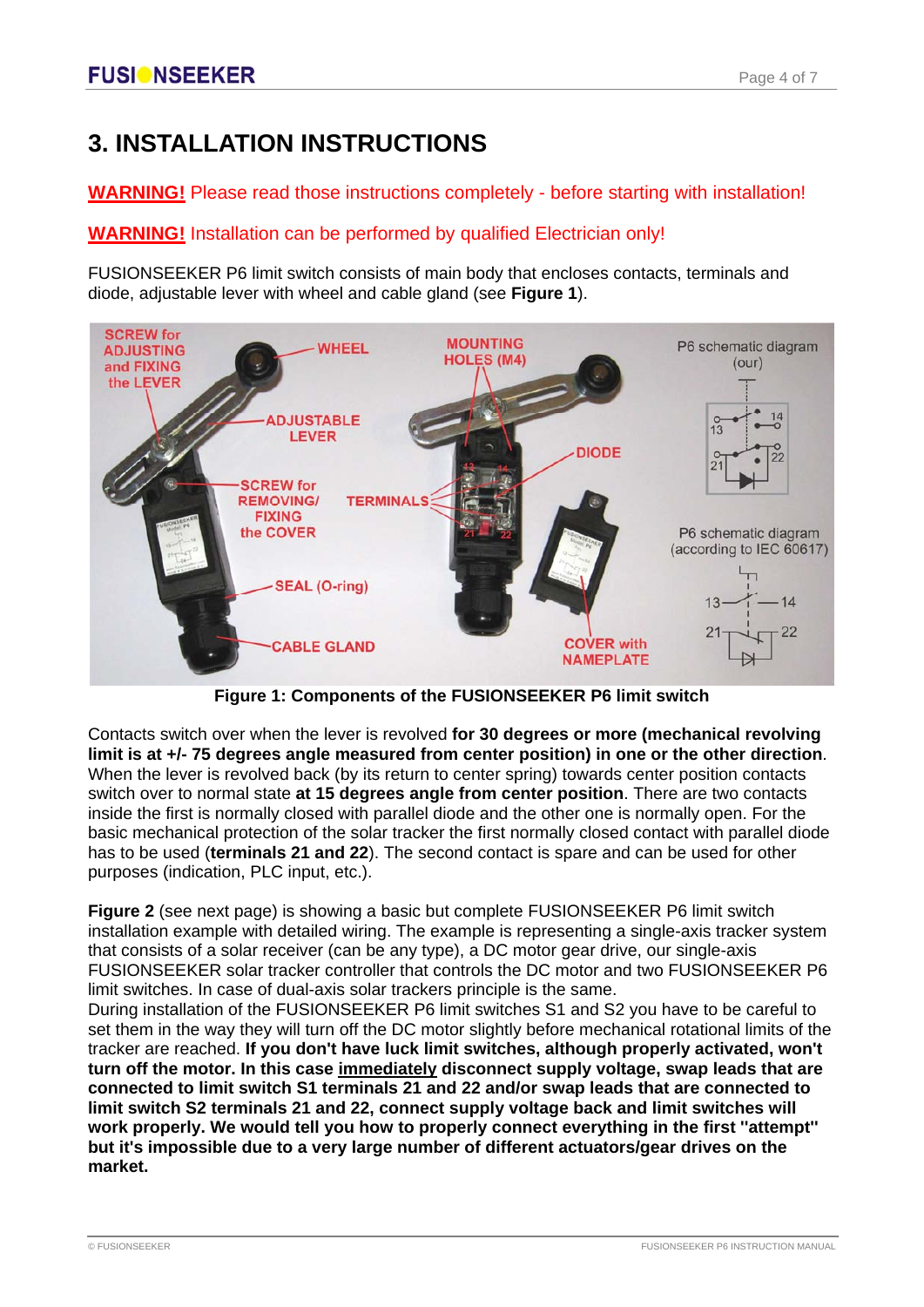

**Figure 2: Typical example of limit switch installation - wiring diagram**

### *3.1 Adjustable lever*

Revolving lever of the FUSIONSEEKER P6 can be adjusted in 10 degrees steps for the whole 360 degrees range. The effective lever length can also be freely (steplessly) adjusted. See **Figure 3** below.



**Figure 3: Fully adjustable lever of the Fusionseeker P6 limit switch**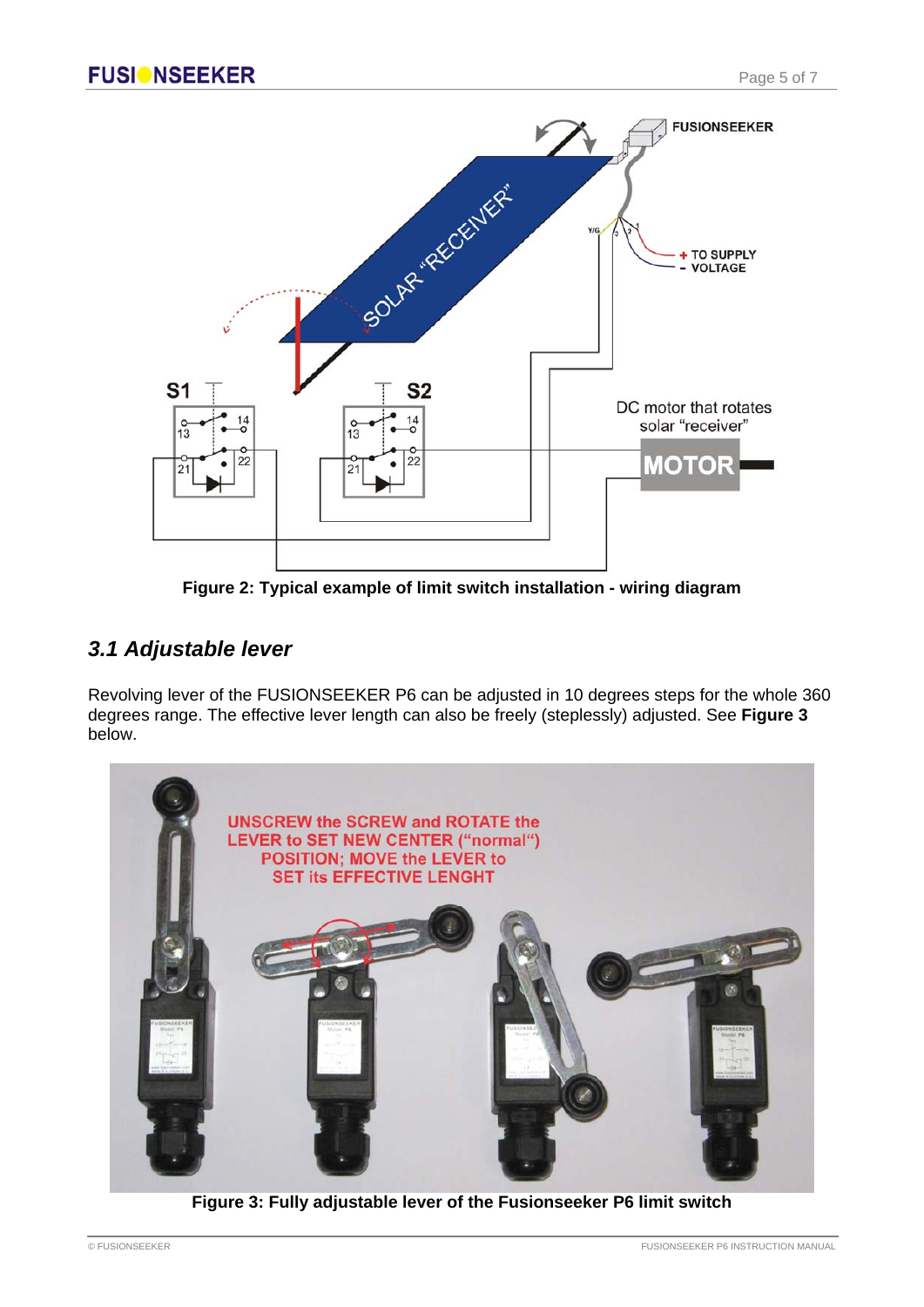### *3.2 Rotating head*

Another useful feature that increases installation flexibility of the FUSIONSEEKER P6 limit switch is its head that can be rotated in 90 degrees steps. See **Figure 4** below.



**Figure 4: Rotating head of the Fusionseeker P6 limit switch**

### *3.3 Grounding*

The housing of FUSIONSEEKER P6 is made of electrical insulating material (glass reinforced polymer) and thus cannot be grounded.